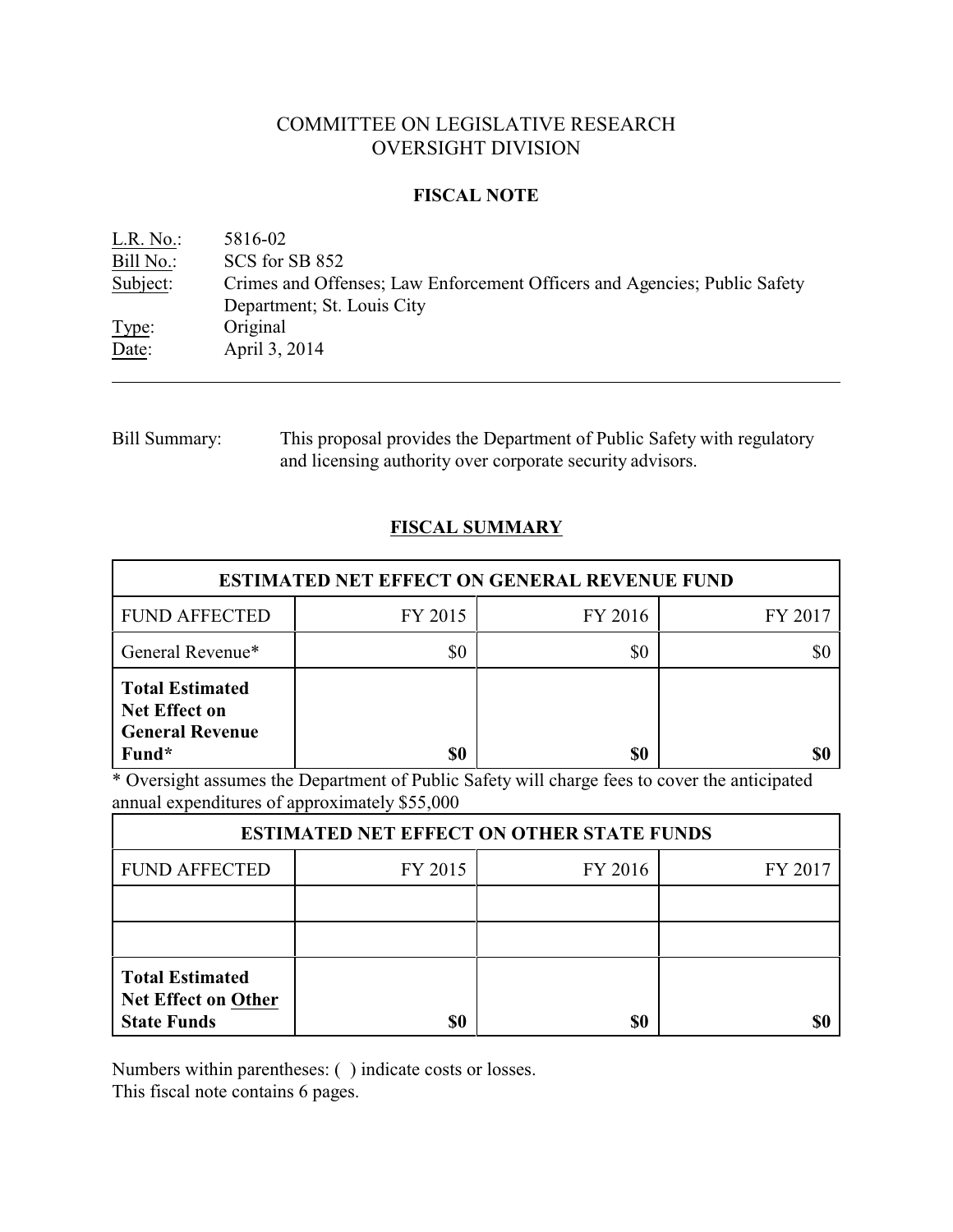L.R. No. 5816-02 Bill No. SCS for SB 852 Page 2 of 6 April 3, 2014

| <b>ESTIMATED NET EFFECT ON FEDERAL FUNDS</b>                                      |         |         |         |  |  |
|-----------------------------------------------------------------------------------|---------|---------|---------|--|--|
| <b>FUND AFFECTED</b>                                                              | FY 2015 | FY 2016 | FY 2017 |  |  |
|                                                                                   |         |         |         |  |  |
|                                                                                   |         |         |         |  |  |
| <b>Total Estimated</b><br>Net Effect on All<br><b>Federal Funds</b><br>\$0<br>\$0 |         |         |         |  |  |

| <b>ESTIMATED NET EFFECT ON FULL TIME EQUIVALENT (FTE)</b>    |         |         |            |  |  |
|--------------------------------------------------------------|---------|---------|------------|--|--|
| <b>FUND AFFECTED</b>                                         | FY 2015 | FY 2016 | FY 2017    |  |  |
| <b>General Revenue</b>                                       | 1 FTE   | 1 FTE   | <b>FTE</b> |  |  |
|                                                              |         |         |            |  |  |
| <b>Total Estimated</b><br><b>Net Effect on</b><br><b>FTE</b> |         |         |            |  |  |

 $\Box$  Estimated Total Net Effect on All funds expected to exceed \$100,000 savings or (cost).

 $\Box$  Estimated Net Effect on General Revenue Fund expected to exceed \$100,000 (cost).

| <b>ESTIMATED NET EFFECT ON LOCAL FUNDS</b>    |  |  |  |  |  |
|-----------------------------------------------|--|--|--|--|--|
| FUND AFFECTED<br>FY 2015<br>FY 2016<br>EV 201 |  |  |  |  |  |
| \$0<br>\$0<br>Local Government*               |  |  |  |  |  |

\* Losses and Savings that should net to zero.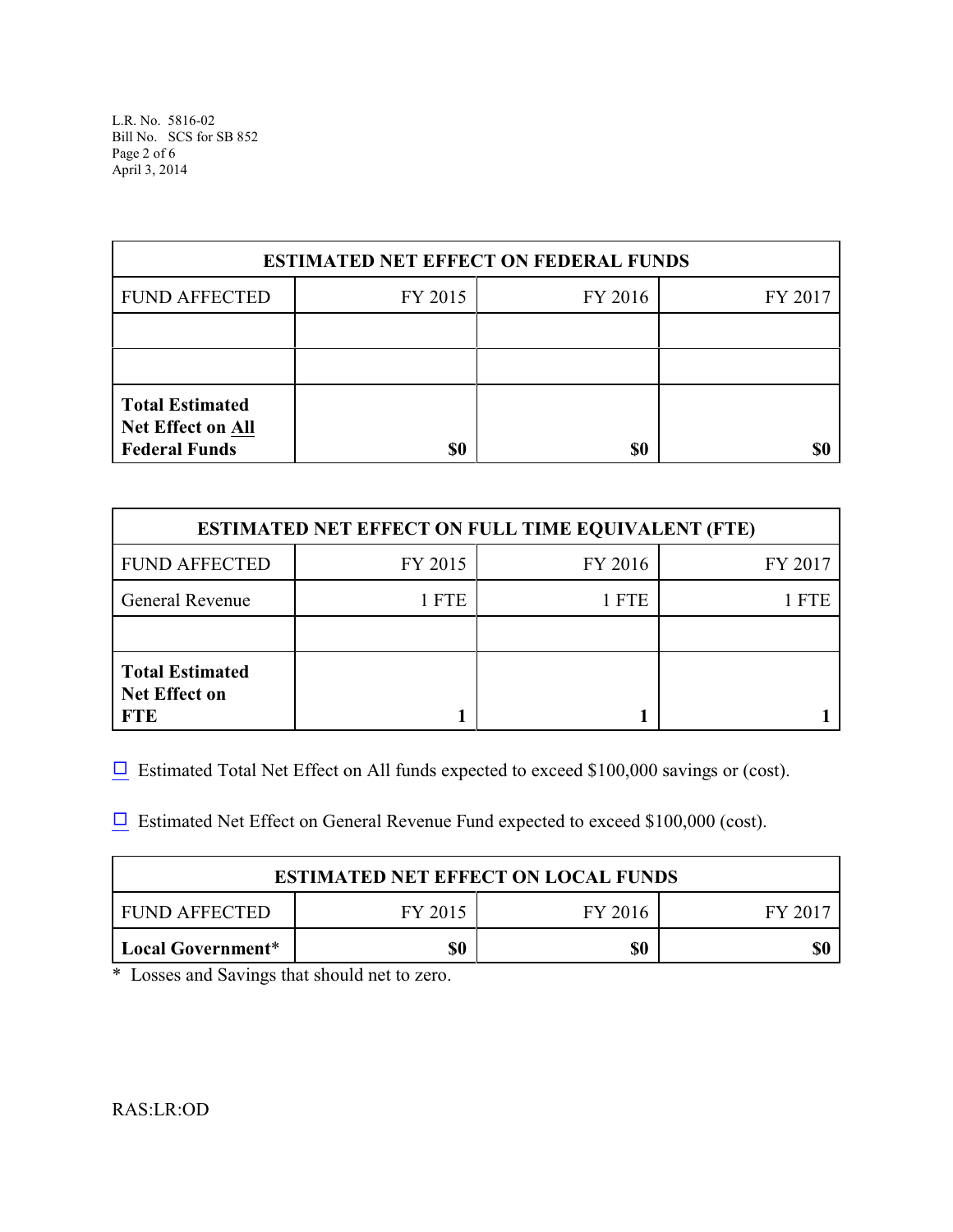L.R. No. 5816-02 Bill No. SCS for SB 852 Page 3 of 6 April 3, 2014

## **FISCAL ANALYSIS**

### ASSUMPTION

Officials from the **Department of Public Safety - Office of the Director (DPS)** state this bill requires DPS to regulate and license all corporate Security Advisors. DPS will have to promulgate rules to implement the provisions of the law and shall oversee the licensing of Security Advisors. The addition of the program will necessitate the hiring of a Program Representative II. DPS assumes the total cost for this additional FTE to be approximately \$55,000 per year.

Officials from the **Office of the State Courts Administrator** assume the proposal would not fiscally impact their agency.

Officials from the **Office of Prosecution Services (OPS)** assume the proposal would not have a fiscal impact on their agency. The creation of a new crime creates additional responsibilities for county prosecutors which may, in turn, result in additional costs which are difficult to determine.

For the purpose of this proposed legislation, officials at the **Office of State Public Defender (SPD)** cannot assume that existing staff will provide effective representation for any new cases arising where indigent persons are charged with the proposed new crime of acting as a corporate security advisor without a license from the Department of Public Safety; a new class A misdemeanor.

While the number of new cases (or cases with increased penalties) may be too few or uncertain to request additional funding for this specific bill, the SPD will continue to request sufficient appropriations to provide effective representation in all cases where the right to counsel attaches.

**Oversight** assumes the SPD can absorb the additional caseload that may result from this proposal

Officials from the St. Louis Metropolitan Police Department, and the Kansas City Police Department did not respond to our request for fiscal impact.

**Oversight** assumes DPS will be able to charge fees for the licensing and renewal of licenses for corporate security advisors. Oversight does not know the number of corporate security advisors that are licensed each year by the St. Louis Metropolitan Police Department and the Kansas City Police Department. In the Code of State Regulations (17 CSR 10-2.040), the Board of Police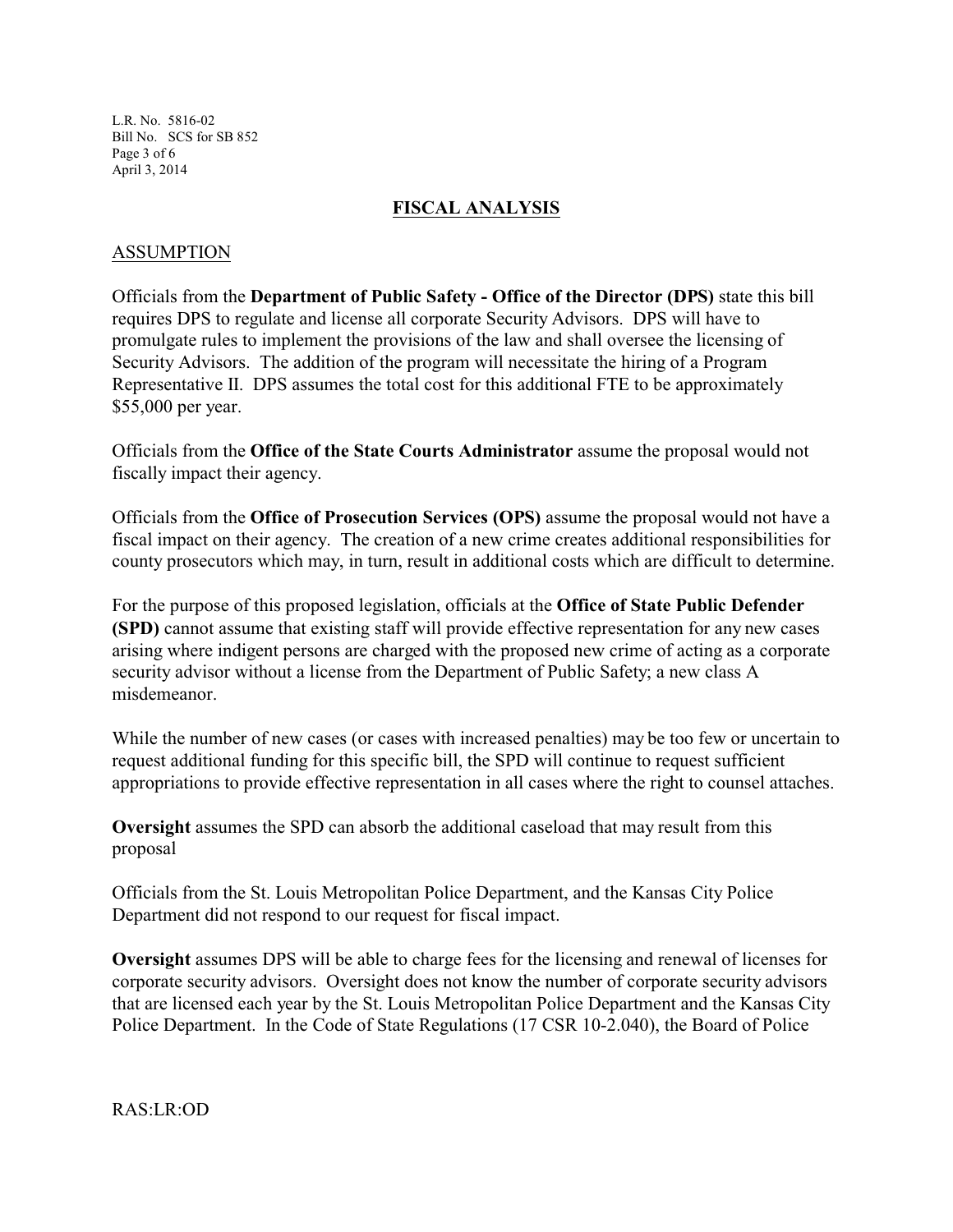L.R. No. 5816-02 Bill No. SCS for SB 852 Page 4 of 6 April 3, 2014

#### ASSUMPTION (continued)

Commissioners of Kansas City, Missouri has established the following fee schedule:

| <b>Annual Company License</b>           | \$300 |
|-----------------------------------------|-------|
| Class A - Armed License                 | \$145 |
| Class A - Armed License Renewal         | \$90  |
| Replacement of Lost/Stolen License \$65 |       |
| Rescheduling Fee                        | \$85  |

Oversight doesn't know how many licenses DPS will need to issue, or what fees DPS will charge; therefore, we will reflect an unknown amount of revenue into the General Revenue Fund for these fees. However, Oversight assumes DPS will charge fees sufficient to cover their costs of administering this license.

Oversight will also reflect a loss of fees to the local political subdivisions as well as a savings for not having to administer the licensing. Oversight will assume the two will offset.

| FISCAL IMPACT - State Government | FY 2015 | FY 2016 | FY 2017 |
|----------------------------------|---------|---------|---------|
|----------------------------------|---------|---------|---------|

#### **GENERAL REVENUE FUND**

Income - DPS - licensing fees, renewal fees, and other fees for corporate security At least \$61,510 At least \$55,316 At least \$55,878 officers

| $(\$35,844)$ | $(\$36,202)$ | $(\$36,564)$ |
|--------------|--------------|--------------|
| (\$18,282)   | (\$18,465)   | (\$18,649)   |
| $(\$7,384)$  | $(\$649)$    | $(\$665)$    |
| $(\$61,510)$ | $(\$55,316)$ | $(\$55,878)$ |
|              |              |              |
| <u>\$0</u>   | <u>\$0</u>   | <u>\$0</u>   |
|              |              |              |
| <b>FTE</b>   | 1 FTE        | <b>FTE</b>   |
|              |              |              |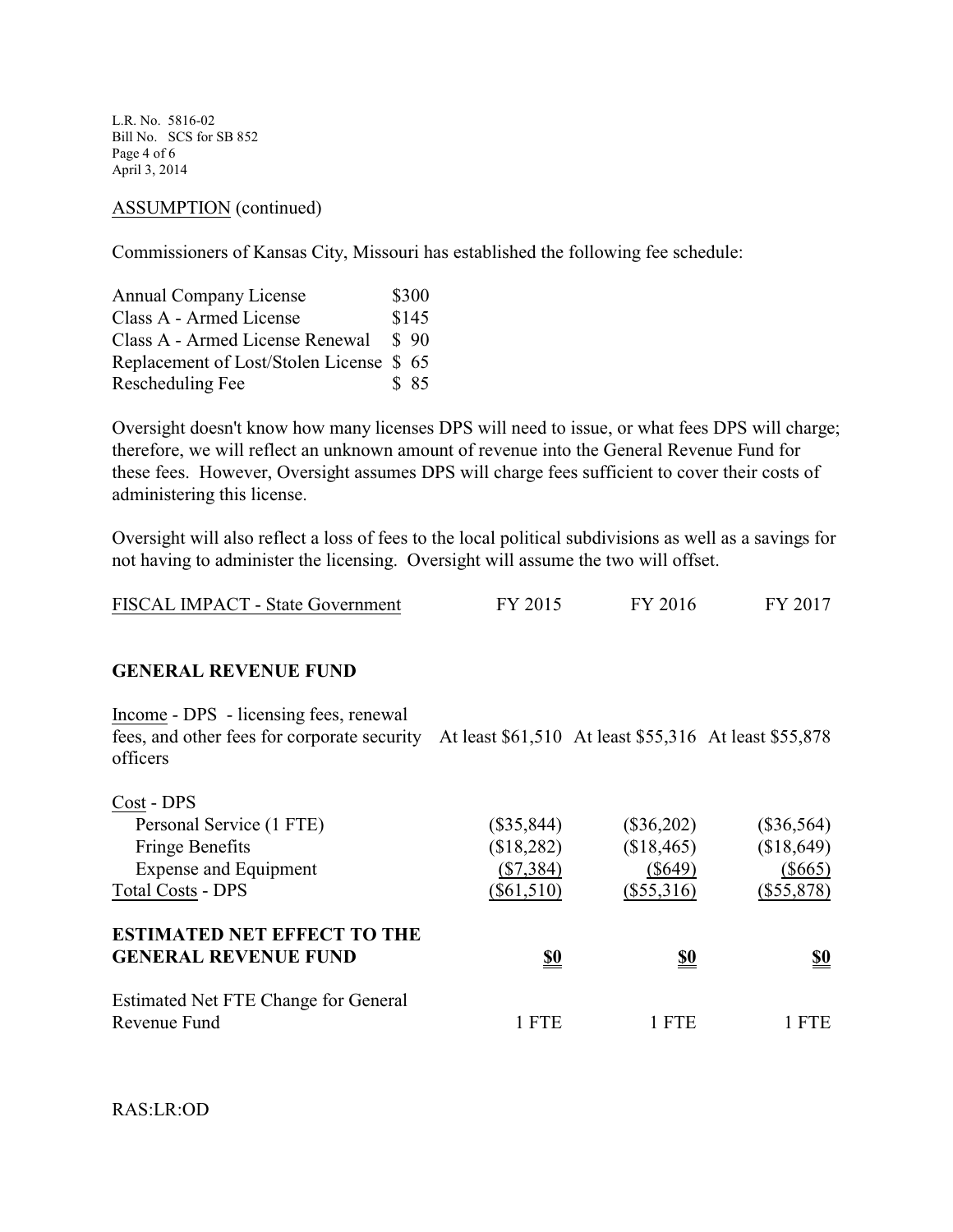L.R. No. 5816-02 Bill No. SCS for SB 852 Page 5 of 6 April 3, 2014

| <b>ESTIMATED NET EFFECT TO</b><br><b>LOCAL POLITICAL SUBDIVISIONS</b>                                                            | <u>\$0</u> | <u>\$0</u> | <u>\$0</u> |
|----------------------------------------------------------------------------------------------------------------------------------|------------|------------|------------|
| Loss - Kansas City and St. Louis Police<br>Departments - no longer collecting fees<br>for regulating corporate security advisors | (Unknown)  | (Unknown)  | (Unknown)  |
| Savings - Kansas City and St. Louis<br>Police Departments - no longer regulating<br>corporate security advisors                  | Unknown    | Unknown    | Unknown    |
| <b>LOCAL POLITICAL SUBDIVISIONS</b>                                                                                              |            |            |            |
| FISCAL IMPACT - Local Government                                                                                                 | FY 2015    | FY 2016    | FY 2017    |

## FISCAL IMPACT - Small Business

No direct fiscal impact to small businesses would be expected as a result of this proposal.

### FISCAL DESCRIPTION

This proposal moves the authority to regulate corporate security advisors from the Board of Police Commissioners to the Department of Public Safety.

This proposal has an emergency clause.

This legislation is not federally mandated, would not duplicate any other program and would not require additional capital improvements or rental space.